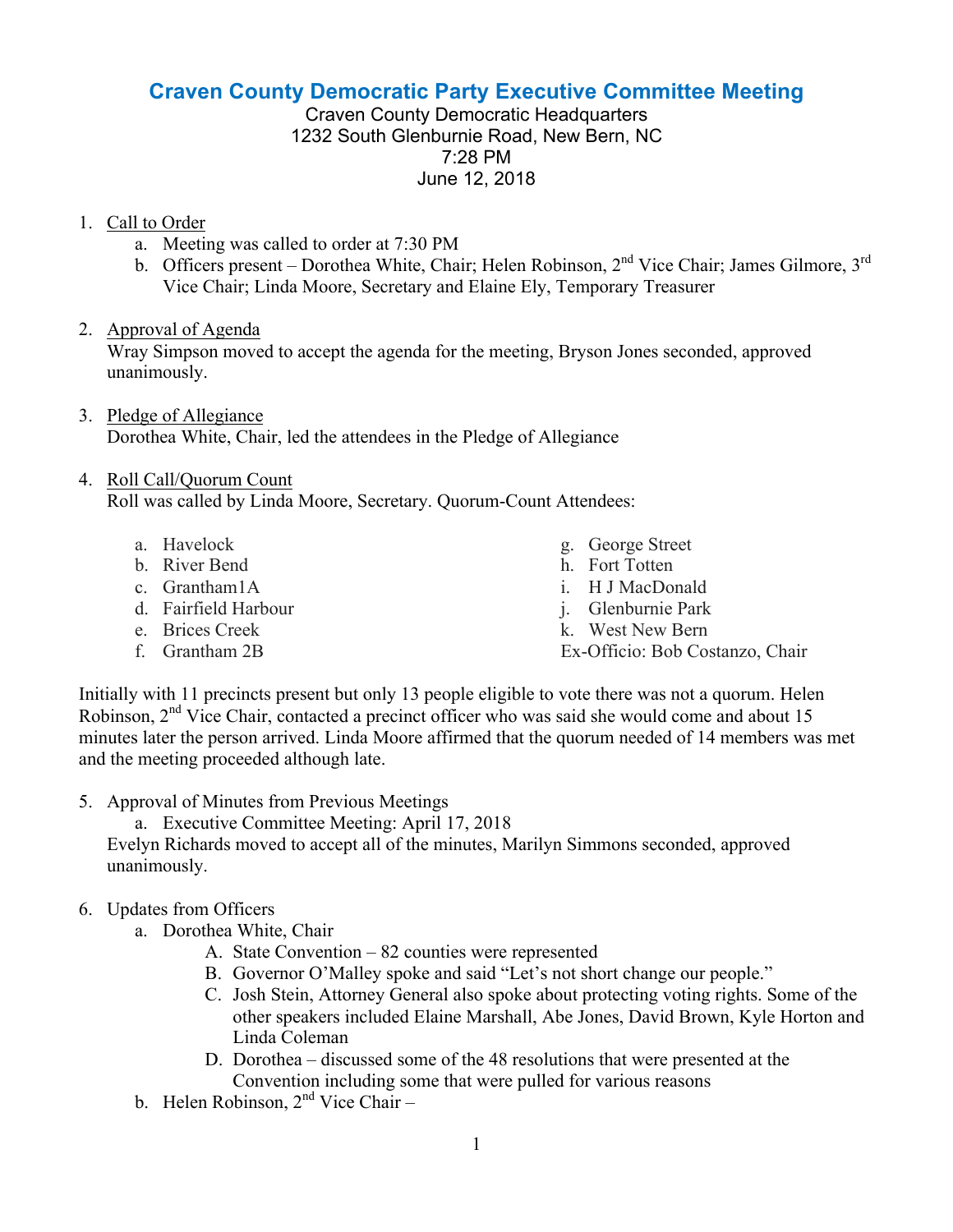- A. Next Pipeline Meeting will be on August 8. Currently 8 people are tracking candidates; plan to make strong connections over the summer. Wray Simpson asked why some candidates do not want help from the Democrats. It was explained for some candidates such as Scott Thomas, District Attorney, he is running unopposed, does not want to alienate voters that are not Democrats and has a strong family legacy to help him in his run. For others, we do not know why they seem to not want support
- B. GOTV information from the board of Election on voter turnout for the primaries was provided. It was a low turnout all over the county. In an effort to support the precincts in their GOTV efforts, Helen Robinson will be holding a training session on August 13 at 7 PM at the Headquarters. Open to all precincts and members, not just precinct officers. The plan is to hold similar trainings in Vanceboro and Havelock areas. Jodie Lones, Havelock Precinct Chair, will help with lists of people to invite.
- c. 3rd Vice Chair James Gilmore: Communications Committee & Digital Infrastructure
	- A. Held a virtual phone back training. Jim Gilmore believes it is a good tool for organizing. He will provide more trainings in the future.
	- B. Candidate Confab will be held on Monday, June 18, at 7 PM at the Headquarters. There was steady growth in interest in the event. It will be a time to meet with candidates to determine what we can do to support them in their run for office.
	- C. Membership cards should be sent out next week. There was interest in offering more membership cards but we most reach enough orders for cards to make it financially viable when placing an order.
- d. Elaine Ely Interim Treasurer
	- A. Prepared a detailed report which showed the bank account balance of \$15,955.33 as of June 8 2018. Elaine Ely was able to verify all expenses. The report detailed expenses and donations for the first quarter and second quarter to date.
	- B. She submitted an amended first quarter report; it was required because the report submitted by Richard Friend was incomplete. The bank changed its name as of March 13, 2018 which created some issues with finalizing an amended first quarter report but it was successful submitted and accepted

#### 7. Old Business

- a. Strategic Plan Changes
	- A. The revised Strategic Plan was provided prior to the meeting for all to review. David Herndon talked about the changes from the original plan and the revision. Richard Friend moved to accept the revised Strategic Plan, David Herndon seconded, it was accepted unanimously.
- 8. New Business
	- a. Election of First Vice Chair Dorothea White introduced Charles Dudley. Charles provided information about himself and his experience. Charles was unanimously accepted as  $1<sup>st</sup>$  Vice Chair.
	- b. Election of Treasurer Dorothea White introduced Elaine Ely. Elaine provided information about herself and her experience. Elaine was unanimously accepted as Treasurer.
		- A. Campaign Finance rules are stringent and make the Treasurer's work very detailed. Bob Costanzo, CCDP Past President, suggested that we have an Assistant Treasurer. Elaine Ely said that Joe Ely has offered to assist her in the Treasurer duties. Discussion followed and it was determined that Joe Ely was eligible and an Assistant Treasurer position was allowed by the Plan or Organization. Jodie Lones motioned that Joe Ely be elected as the Assistant Treasurer, Marilyn Simmon seconded the motion. He as unanimously accepted as Assistant Treasurer. A job description for the